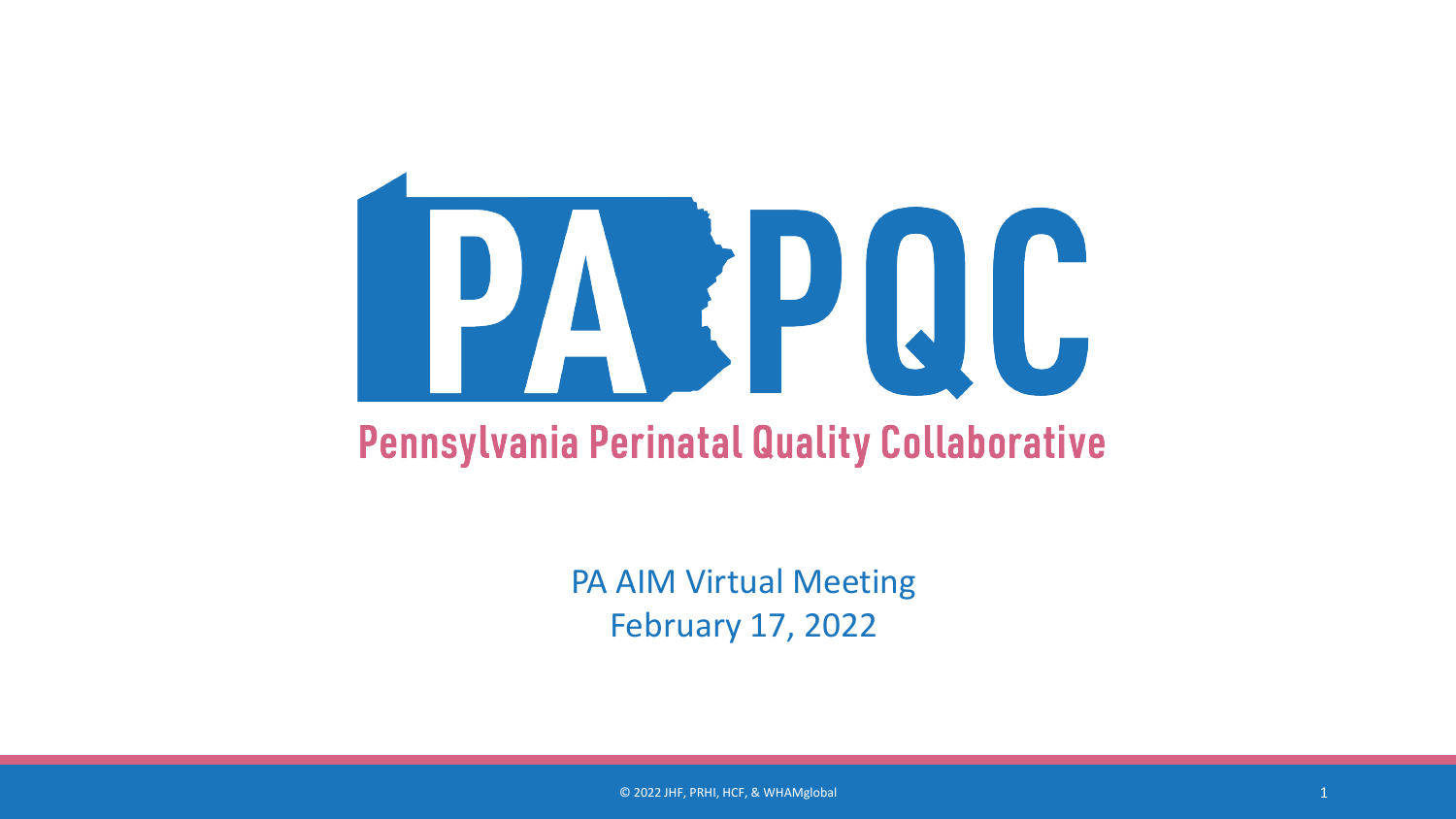A AIM

**ALLIANCE FOR INNOVATION** ON MATERNAL HEALTH



Operated by ACOG Funded by HRSA

#### **AIM:**

- Develops Safety Bundles
- $\checkmark$  Provides TA to state PQC

Tracks aggregated, de-identified data from participating hospitals via their AIM Data Center for QI purposes

◆ PA selected the Severe Hypertension and Disparities Bundles

PA AIM Task Force, including healthcare and community organizations, created the integrated PA AIM Bundle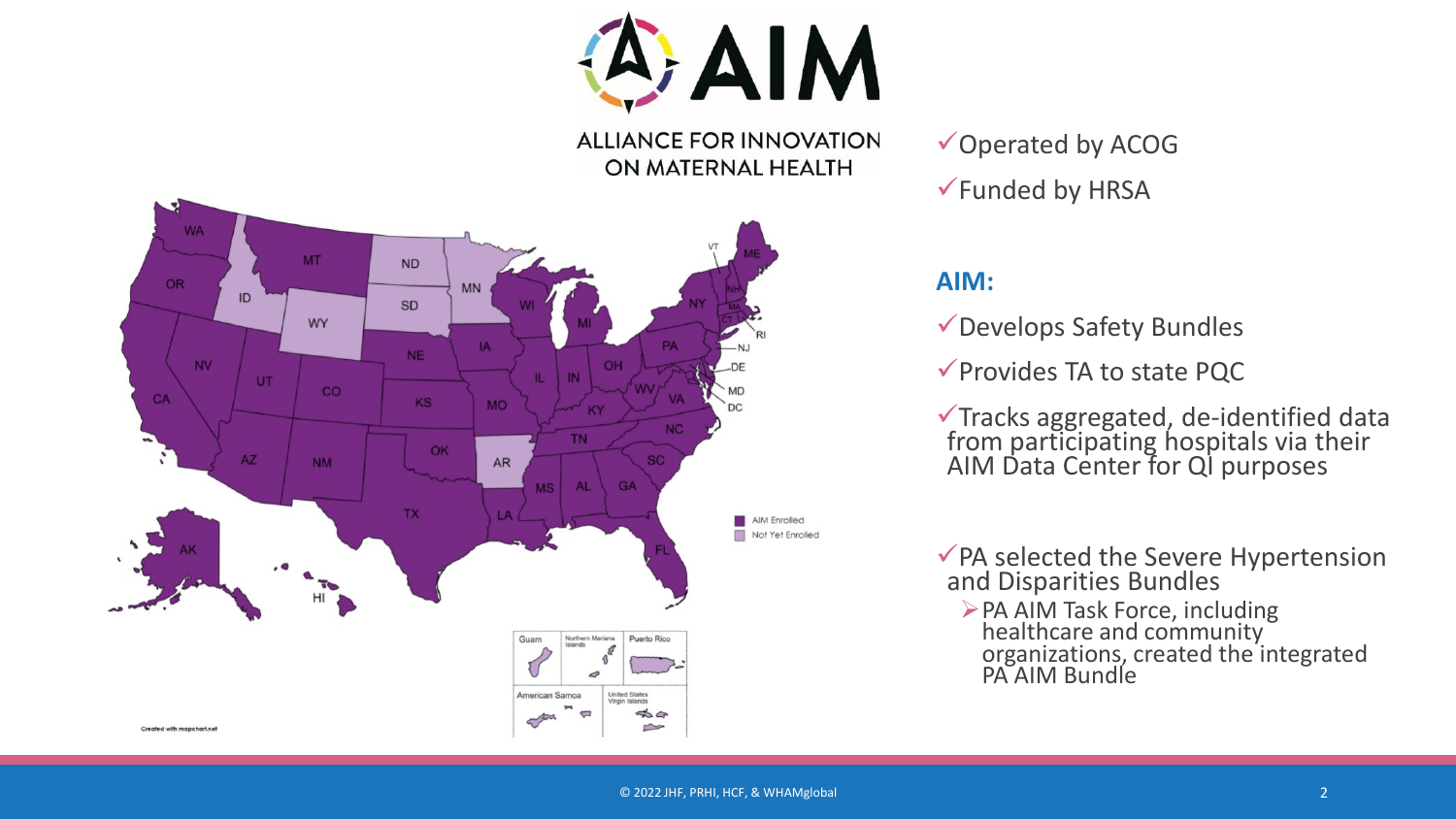### PA AIM Initiative Aims

- 1. Reduce the rate of severe maternal morbidity (SMM) among those with eclampsia/preeclampsia by 25% and reduce the racial/ethnic disparities by 25%
- 2. Increase the proportion of birthing patients with acuteonset severe hypertension who are treated within 60 minutes to 75% across races/ethnicities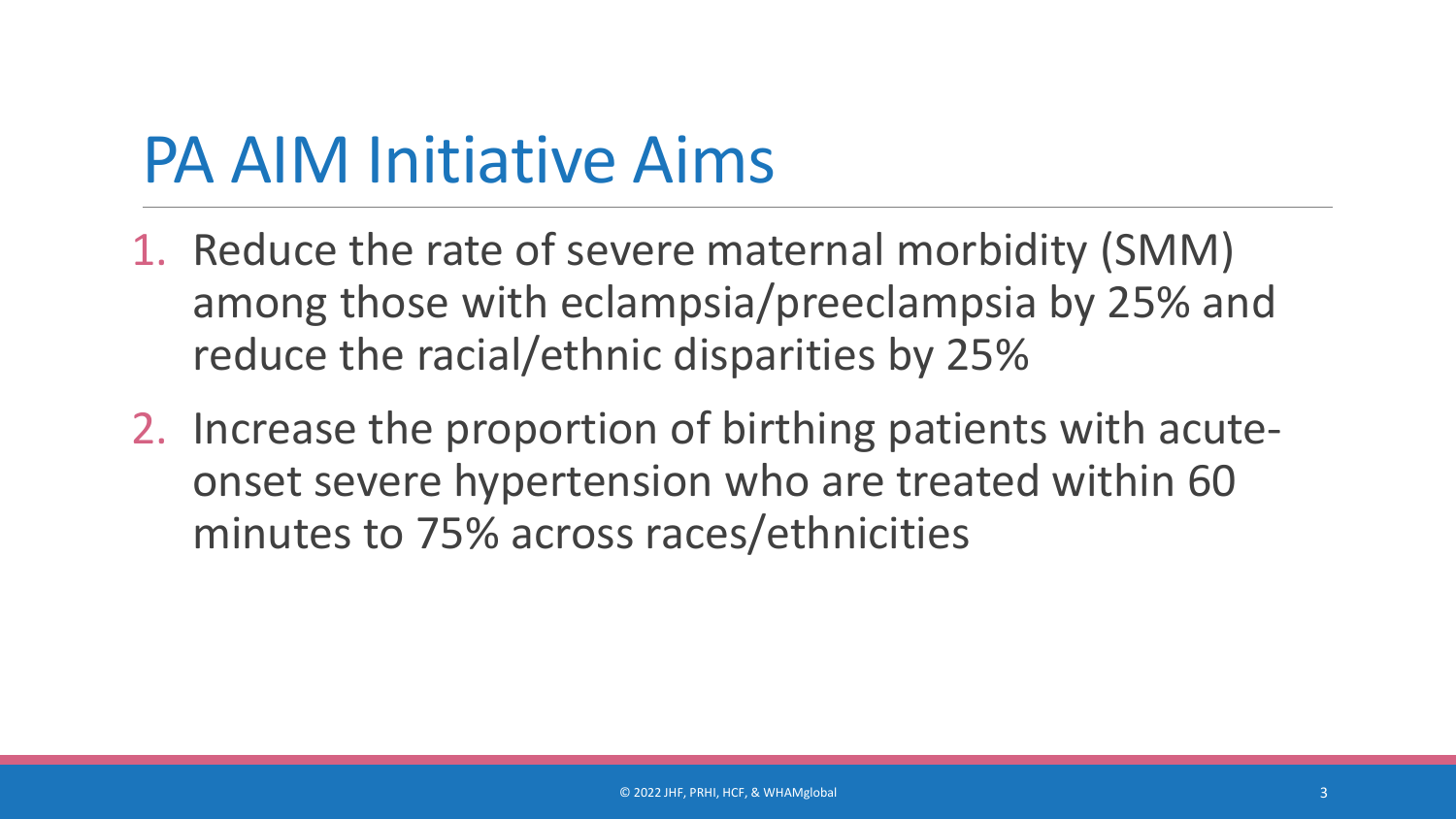## PA AIM Bundle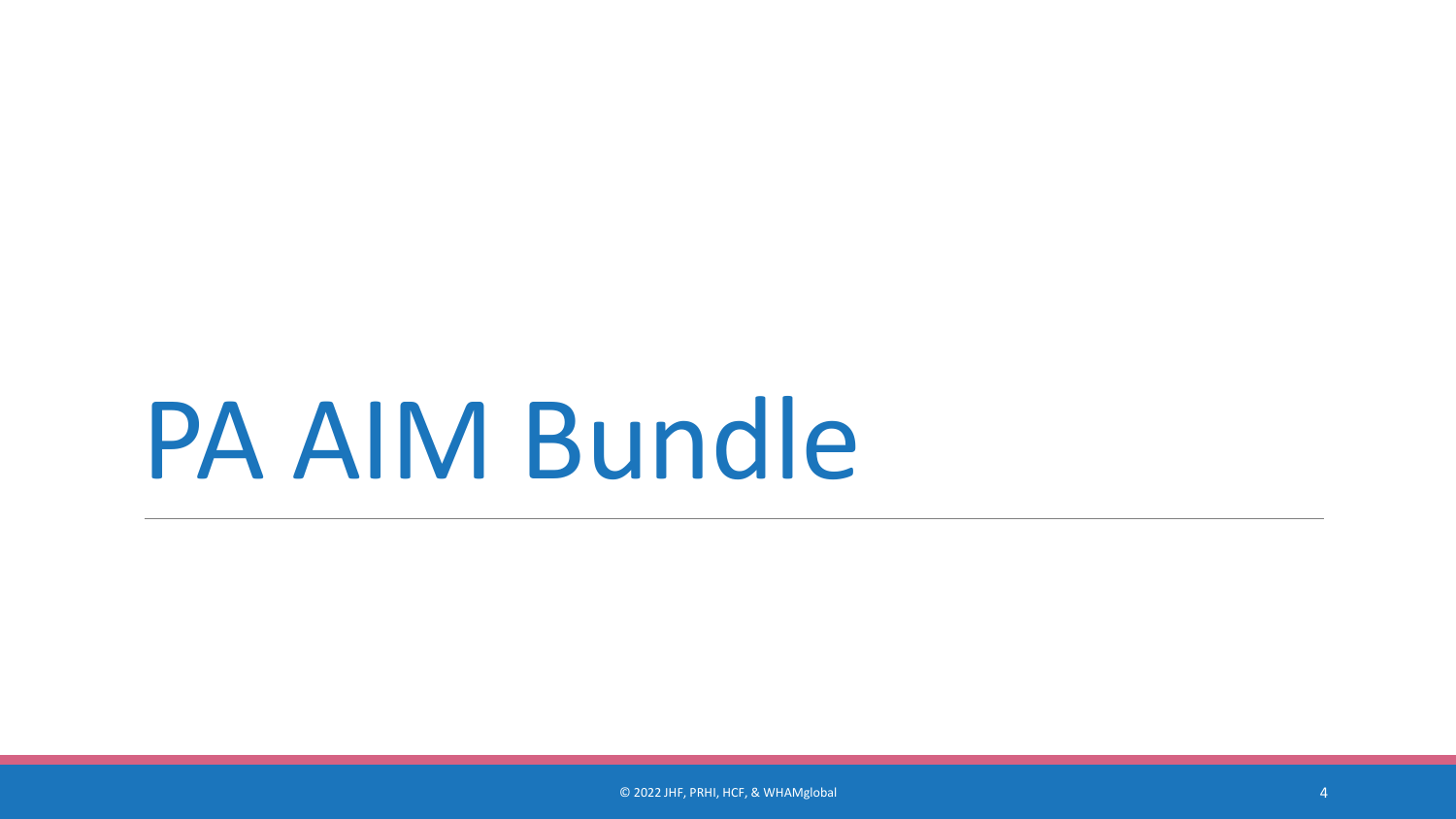#### PA PQC 2022 Initiative Timeline

**Recruitment:** January to March 2022

**Implementation:**  April 2022 to March 2023



**Sustaining:**  April 2023 to March 2024

- $\checkmark$  QI Report Outs or Surveys indicate a key intervention was implemented
- $\checkmark$  Submitted data for a process or outcome measure indicates the team's goal was achieved and is starting to be sustained over time.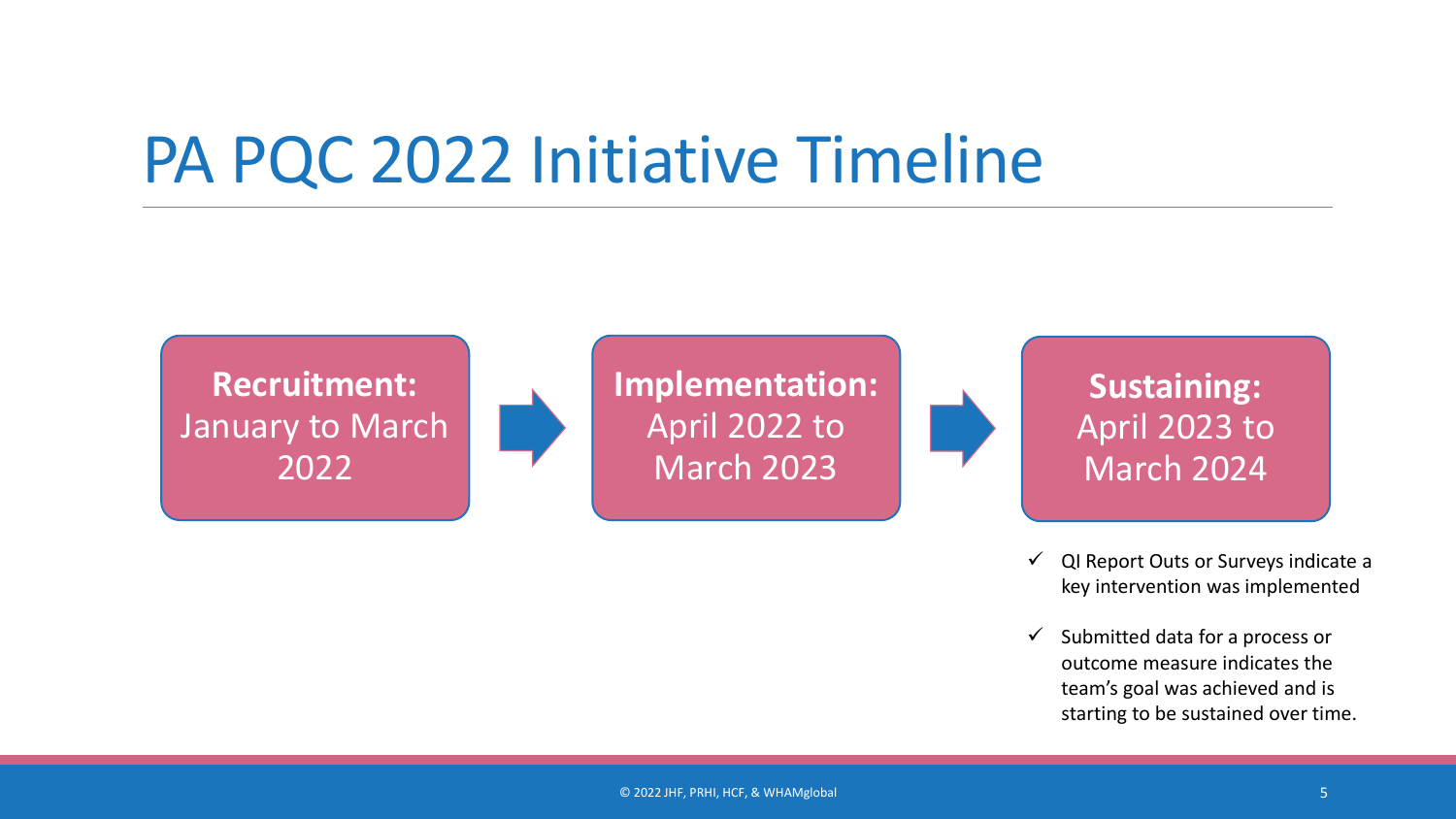## PA PQC Implementation Structure

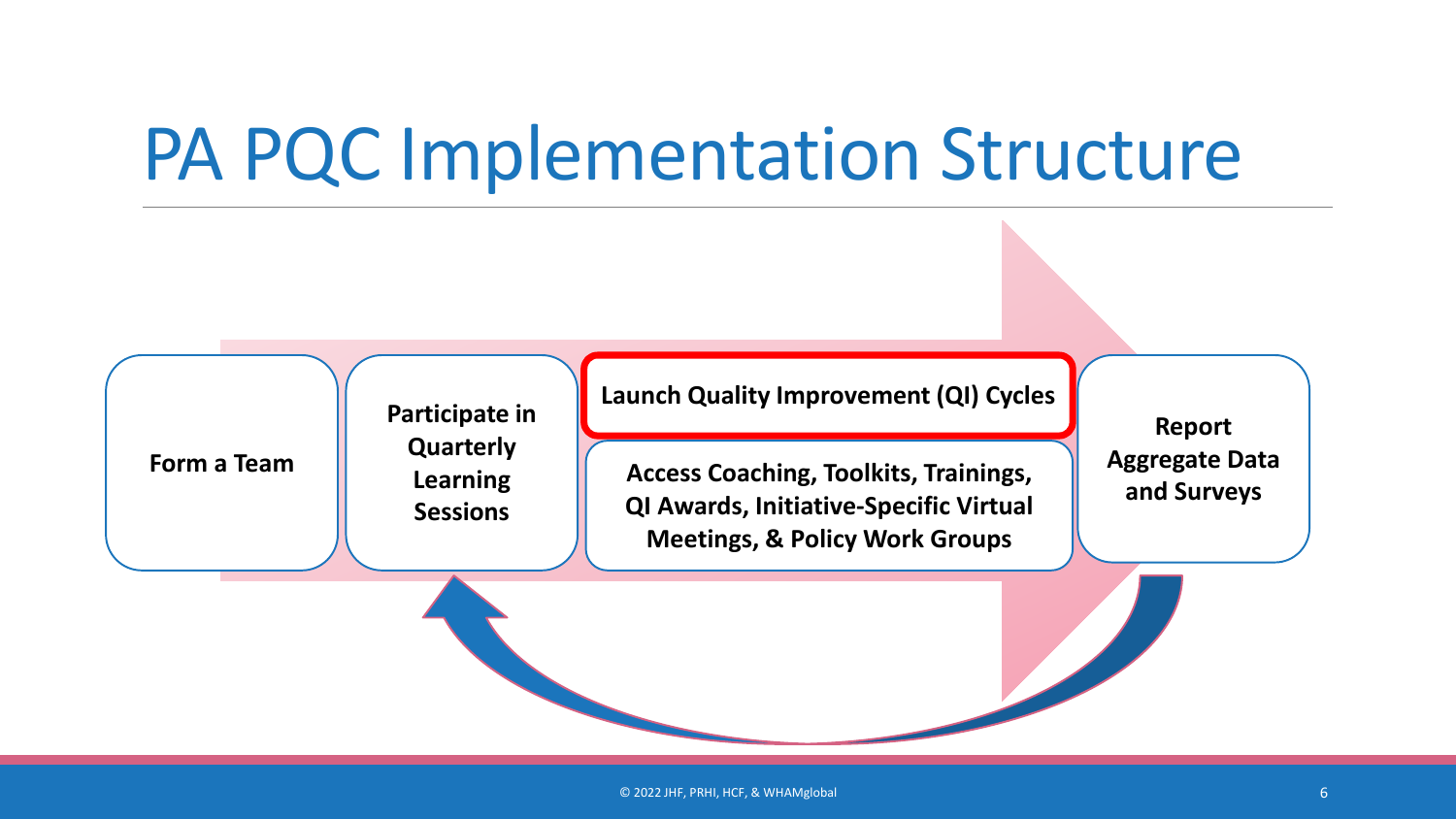#### Implementation Phase Expectations for all 2022 PA PQC Initiatives

- Further form, structure, and expand your multi-disciplinary team
- 2. Attend the quarterly PA PQC Learning Sessions
- 3. Prioritize the initiative-specific key interventions to adopt based on your current condition
- 4. Develop and implement a QI plan and protocols with your team to translate the key interventions into practice
- 5. Complete quarterly initiative-specific surveys to track your impact on the structure measures
- 6. Submit quarterly aggregated information for the PA PQC process and outcome measures via the PA PQC data portal and annually by race/ethnicity
- 7. Submit a Quality Improvement Report Out, using the QI Report Out Template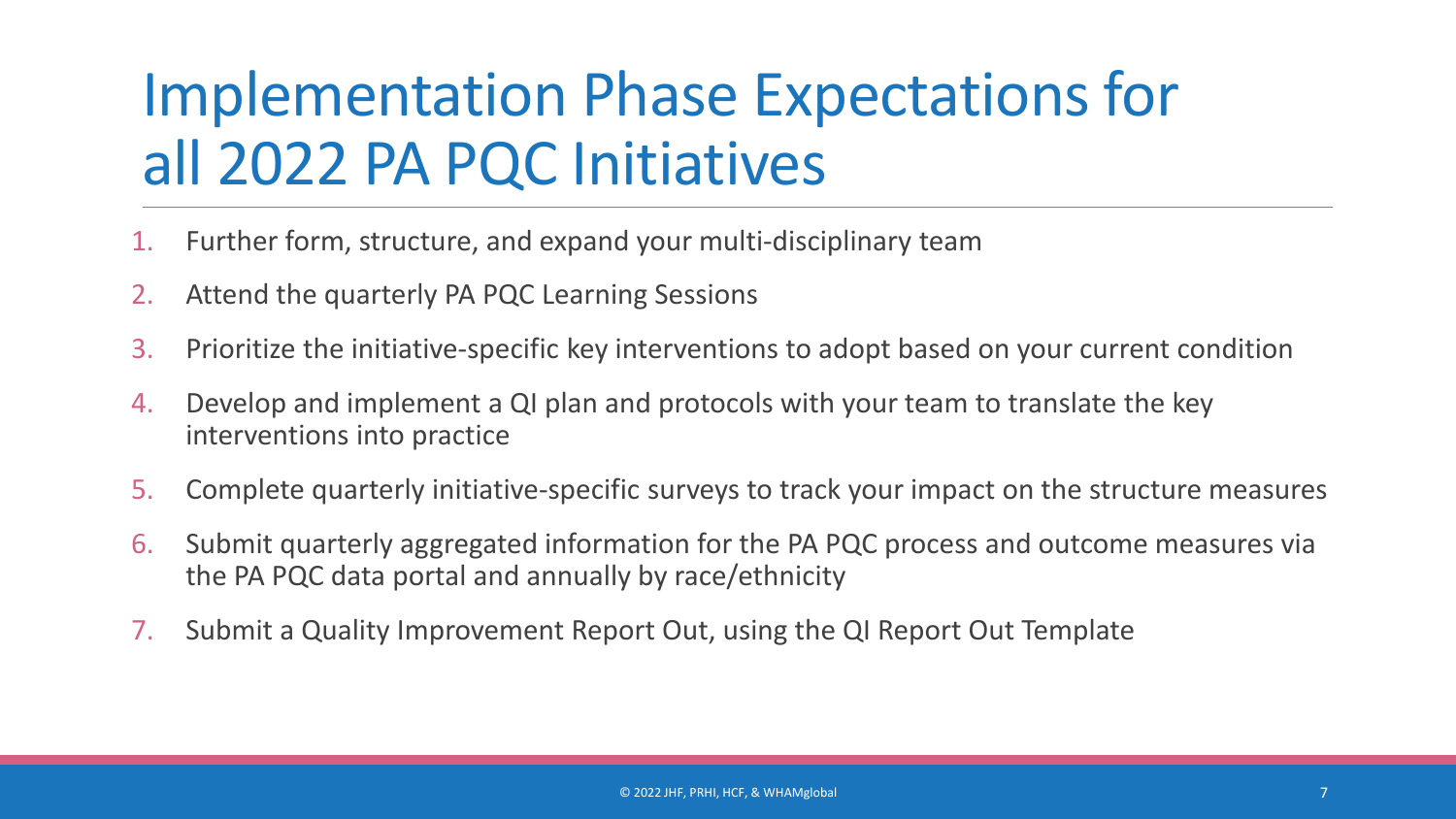### PA AIM Quarterly QI Award Structure

**Milestone 1:** Attend the PA PQC Learning Sessions

**Milestone 2:** Submit a Quality Improvement (QI) Report Out, showing work related to implementing Key Intervention(s) from the PA AIM Bundle

**Milestone 3:** Complete the PA AIM survey

**Milestone 4:** Submit at least one new quarter's worth of aggregate data for the PA AIM process measure through the PA PQC Data Portal

**Milestone 5:** Communicate and celebrate your team's impact in the PA PQC within your hospital and community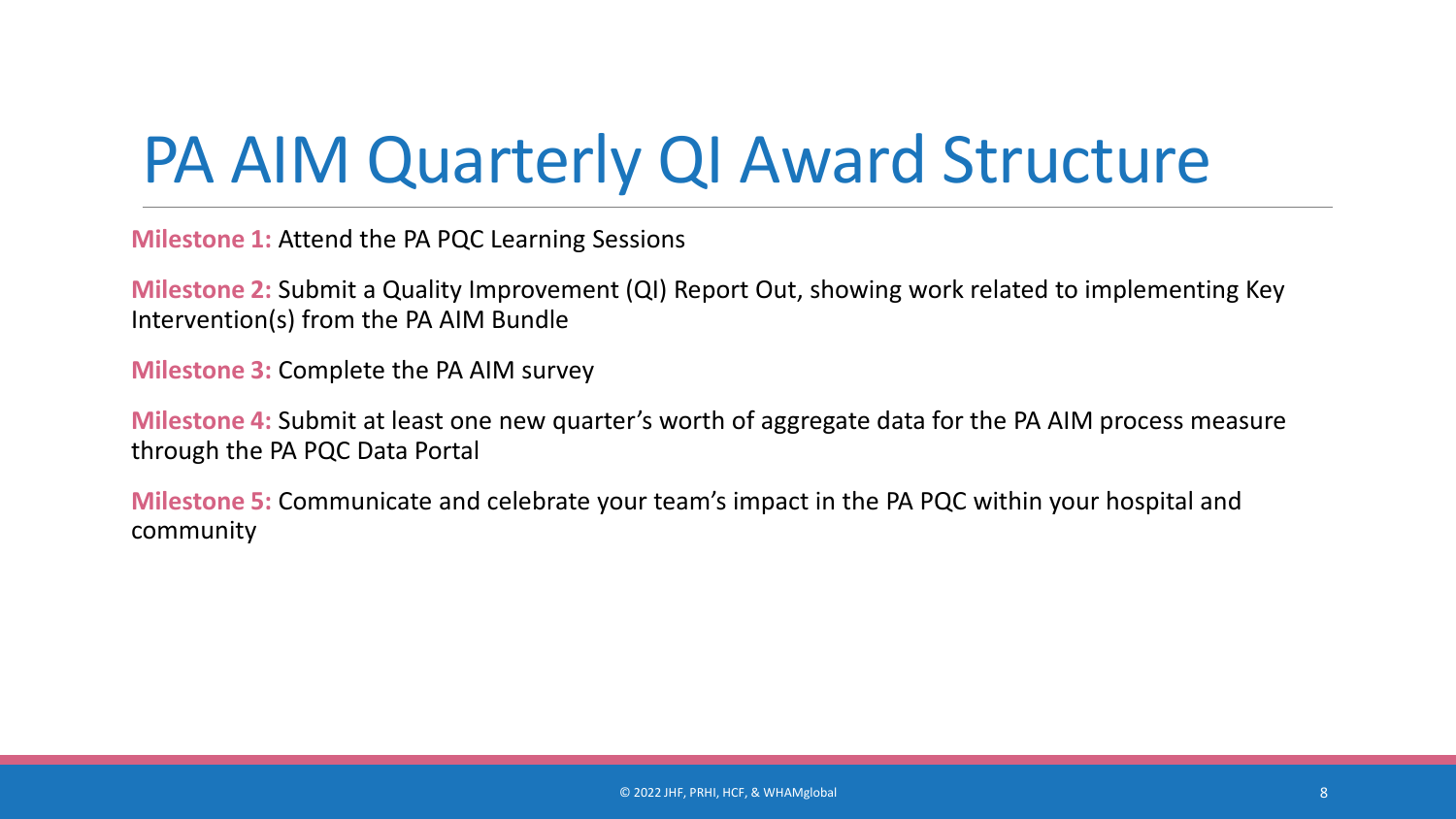#### Minimum Criteria for all 2022 PA PQC Initiatives

- 1. Submitting a QI Report Out, using the QI Report Out Template, during a six-month period
- 2. Submitting a quarterly initiative-specific survey during a six-month period
- 3. Having at least one hospital-level representative attend a quarterly Learning Session during a six-month period
- 4. Submitting at least one quarter's worth of aggregated data for the PA PQC process and outcome during a 12-month period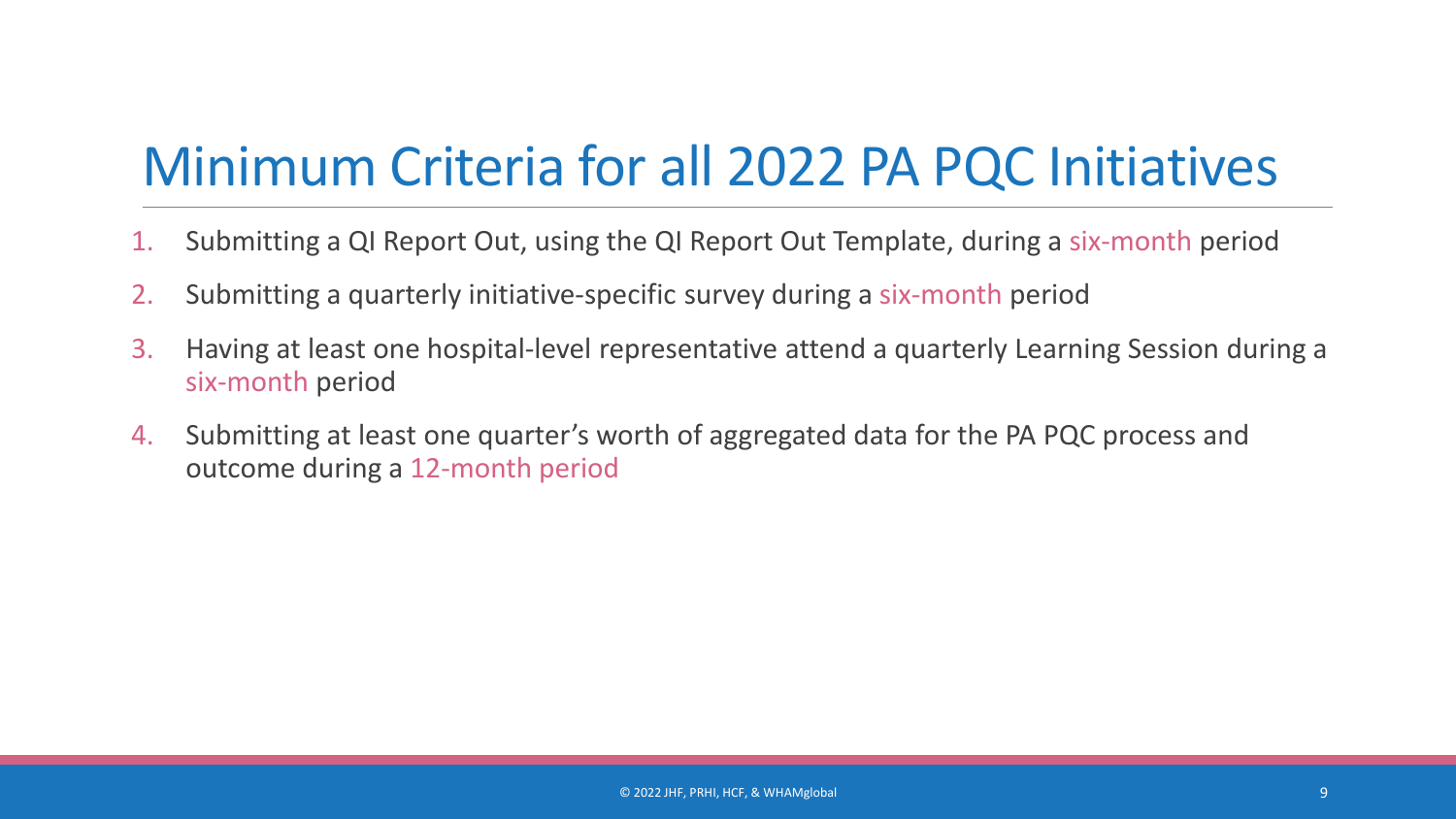## PA AIM Survey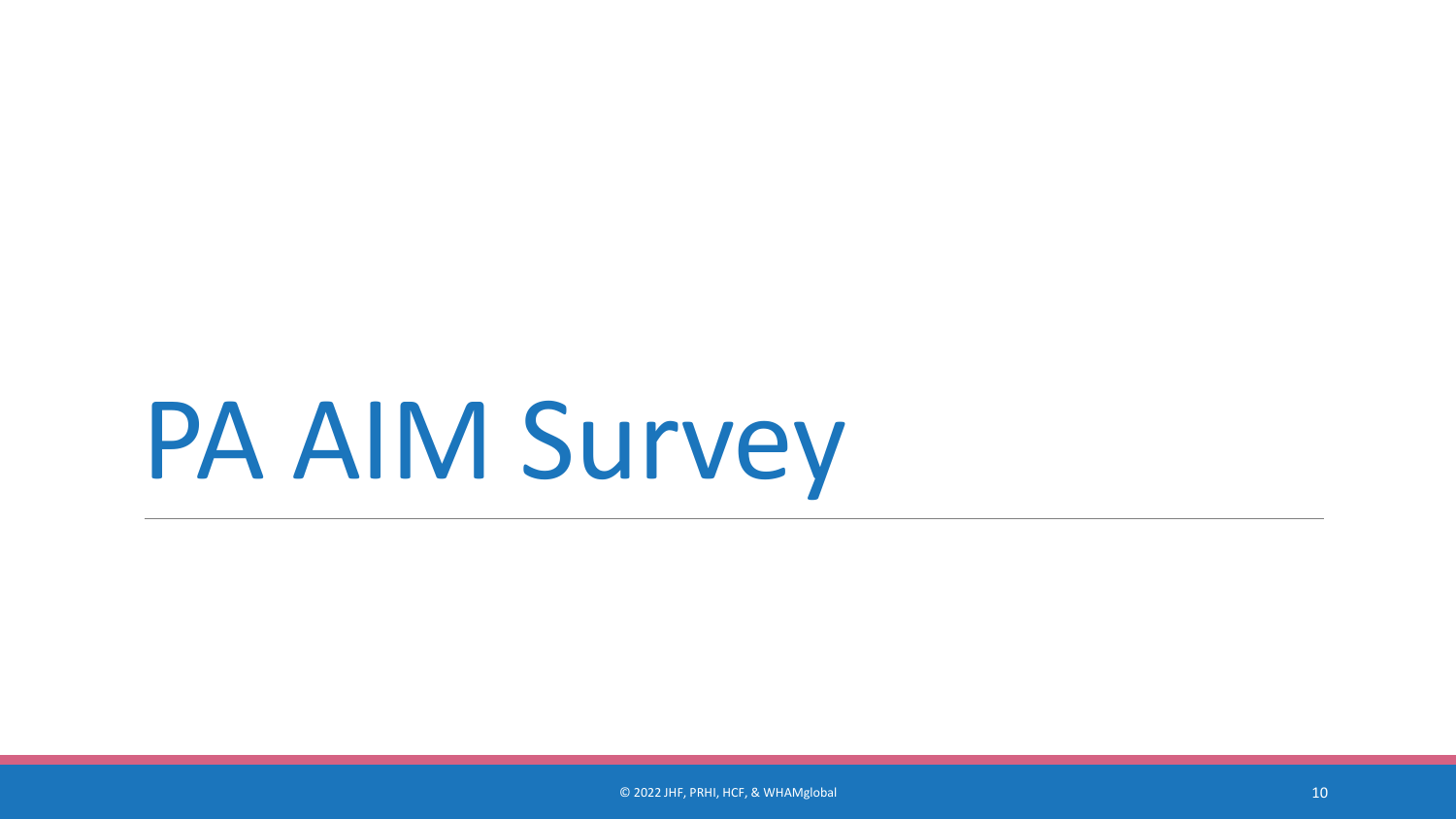### PA AIM Measure Submitted to the PA PQC Data Portal

*Quarterly*

*By Race/Ethnicity Annually* 

# treated within 1 hour from first severe BP reading with IV Labetalol, IV Hydralazine, or PO Nifedipine

# with acute-onset severe hypertension (SBP  $\geq$  160 or DBP  $\geq$  110) that persists for 15 min. or more (incl. those with preeclampsia, gestational, or chronic hypertension)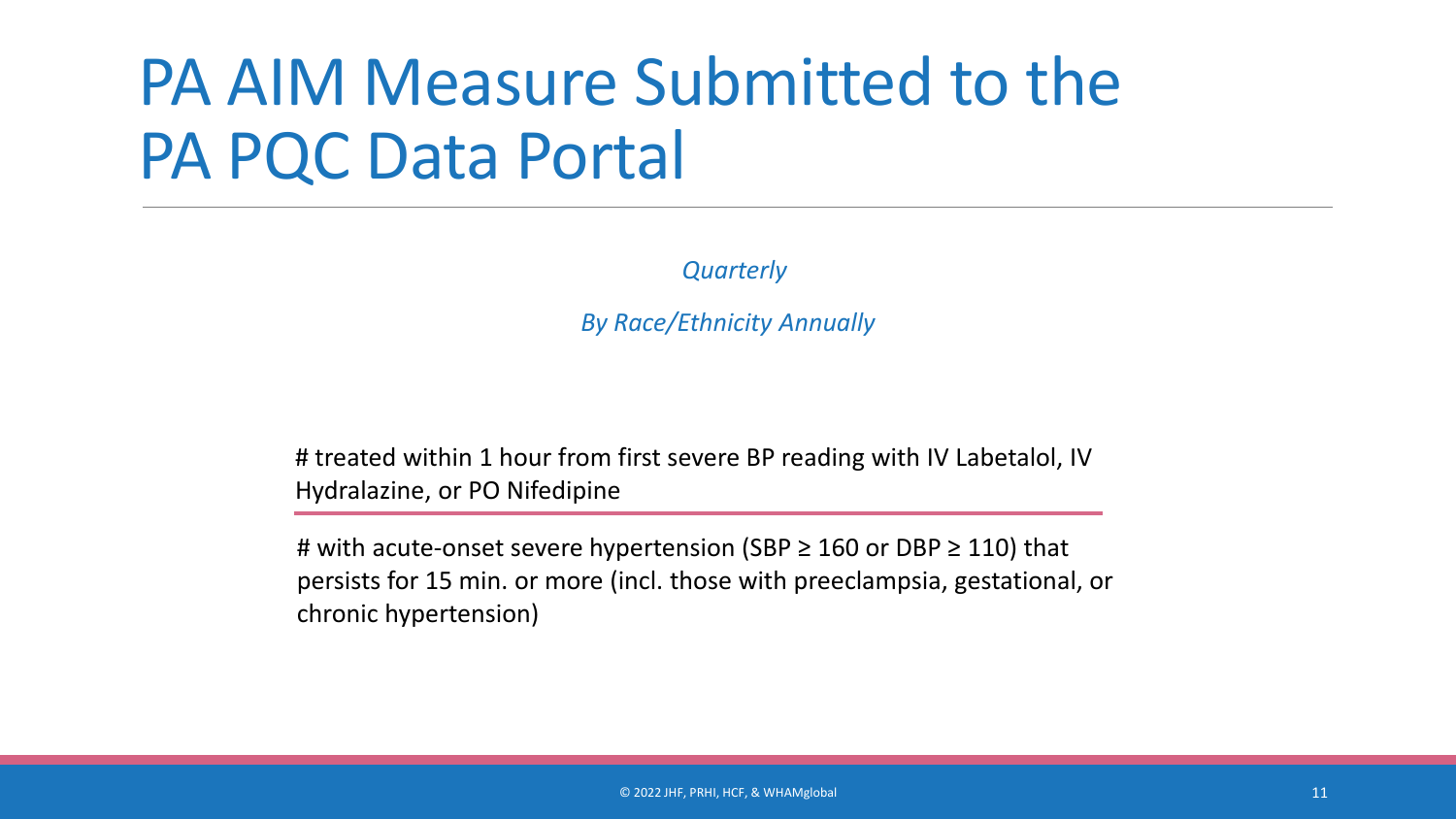### Process for Submitting PA AIM Data to AIM Data Center

PA PQC extracts the PA AIM Hospital's PA PQC Data Portal and Survey Submissions

*1.*

*2.*

*3.*



PA PQC submits the PA AIM data to the PA AIM Data Center quarterly

PA DOH analyzes PHC4 data to calculate hospital and state-level SMM rates at least semi-annually and by race/ethnicity annually



PA DOH submits SMM rates to the AIM Data Center

PA AIM hospitals will be able to review all data submitted to the AIM Data Center within two weeks of data submission to the AIM Data Center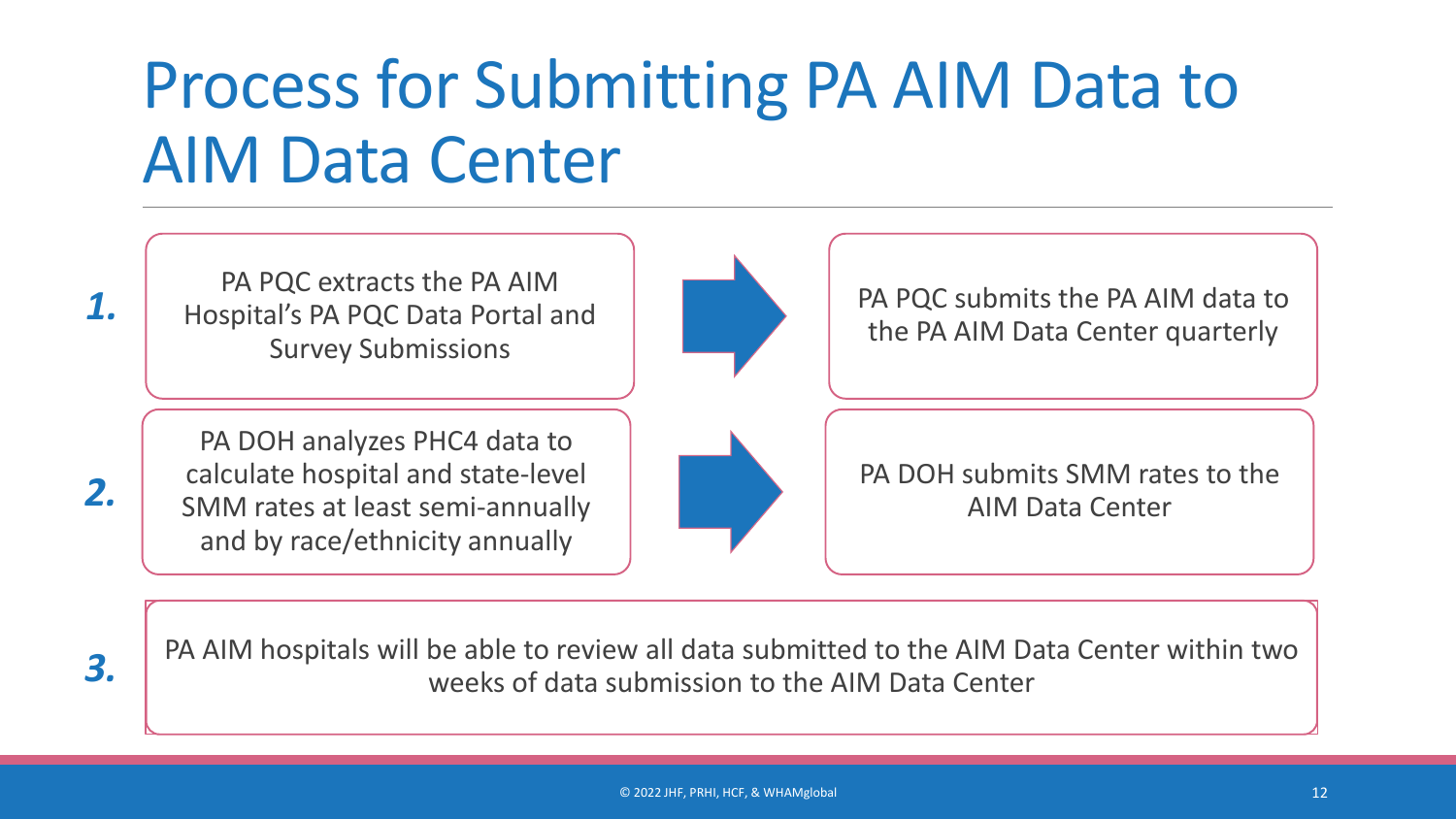### Process to Join PA AIM in 2022

*If your PA PQC birth hospital is one of the 19 PA AIM hospitals that joined in 2021 and would like to continue in 2022:*

- By March 30, 2022, re-commit to the PA AIM initiative by submitting an online form to (1) select<br>PA AIM initiative for the Implementation Period; (2) create or update your multi-disciplinary PA<br>PQC healthcare team; (3) agr expectations for the implementation and sustaining periods
- 2. Execute a PA AIM MOU/DUA with the Jewish Healthcare Foundation
- 3. Review your AIM Hospital Demographics File

*If your PA PQC birth hospital is not yet part of PA AIM and would like to join in 2022:*

- 1. Complete step 1 from above
- 2. Complete step 2 from above
- 3. Submit an AIM Hospital Demographics File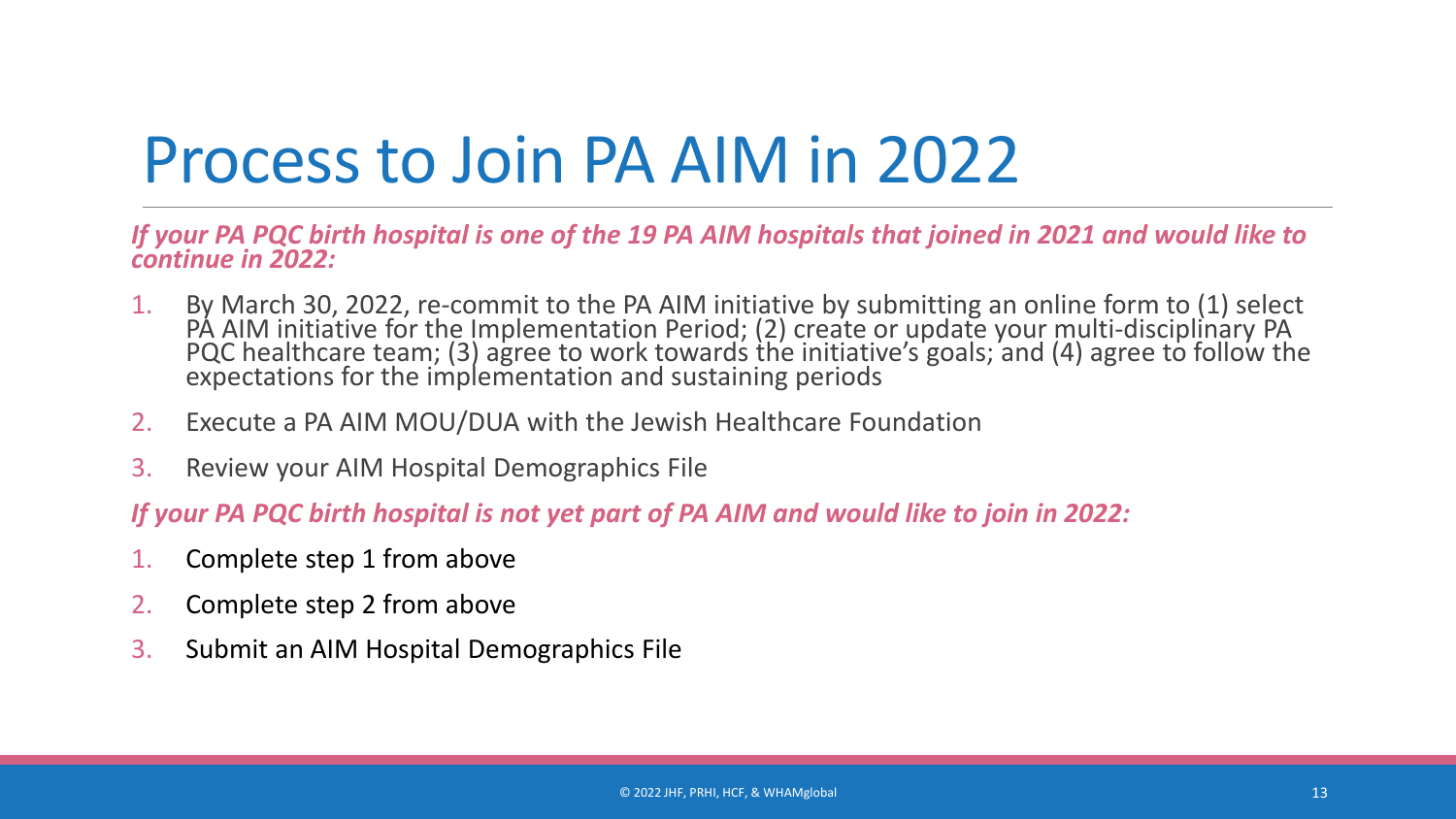### 2021 PA AIM Hospitals

Commonwealth Health – Moses Taylor Hospital Evangelical Community Hospital Geisinger – Medical Center, Danville Geisinger – Wyoming Valley Hospital Penn Medicine – Chester County Hospital Penn Medicine – Hospital of the University of Pennsylvania Penn Medicine – Pennsylvania Hospital Penn State Health - Milton S. Hershey Medical Center and Children's Hospital St. Clair Hospital Temple Health – Temple University Hospital Tower Health Medical Group – Reading Hospital UPMC – Hamot UPMC – Horizon UPMC – Magee Womens Hospital WellSpan – Ephrata Community Hospital WellSpan – Gettysburg Hospital WellSpan – Good Samaritan Hospital WellSpan – Summit Health Chambersburg Hospital WellSpan – York Hospital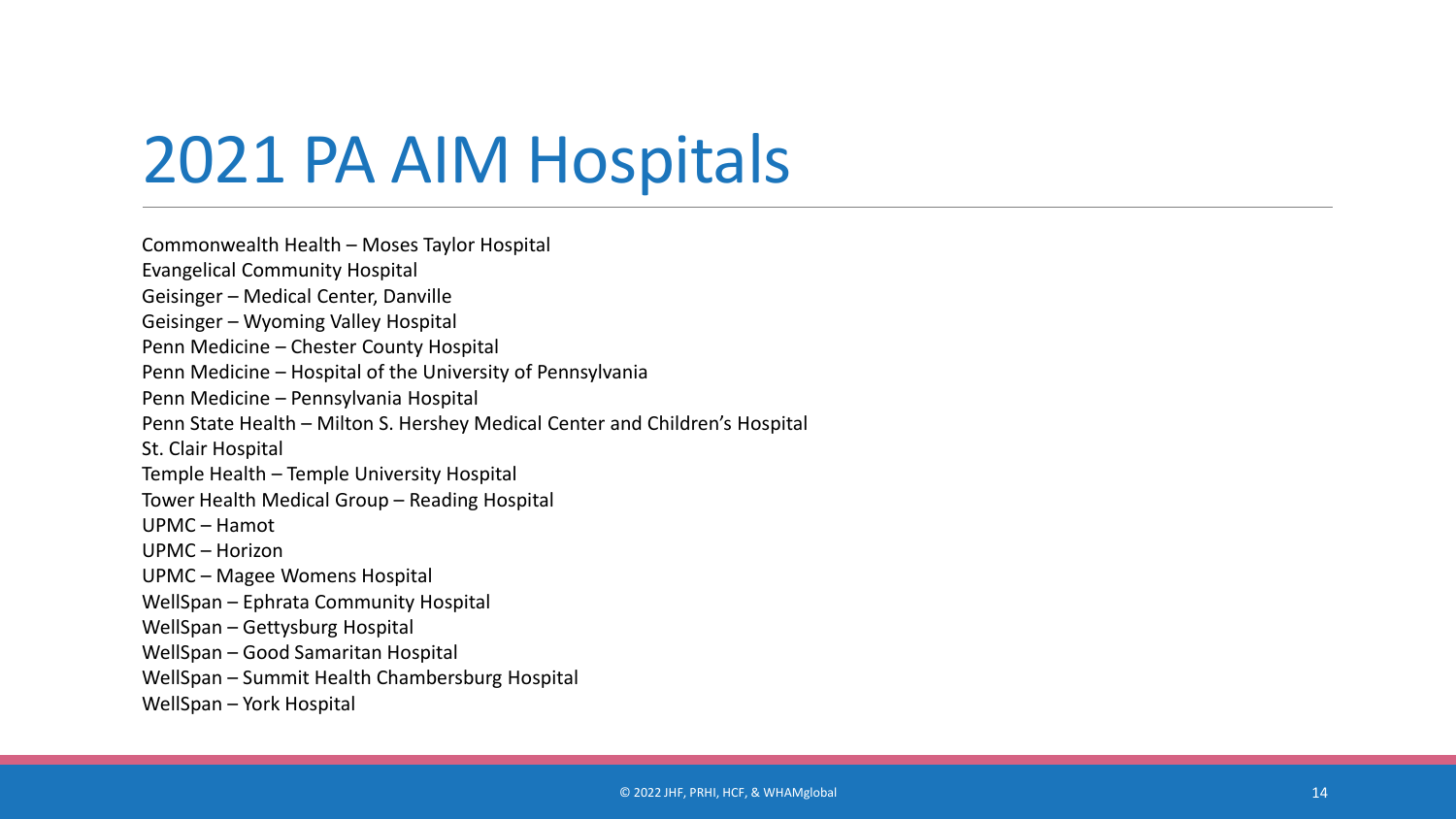# PA AIM Hospital Demographics File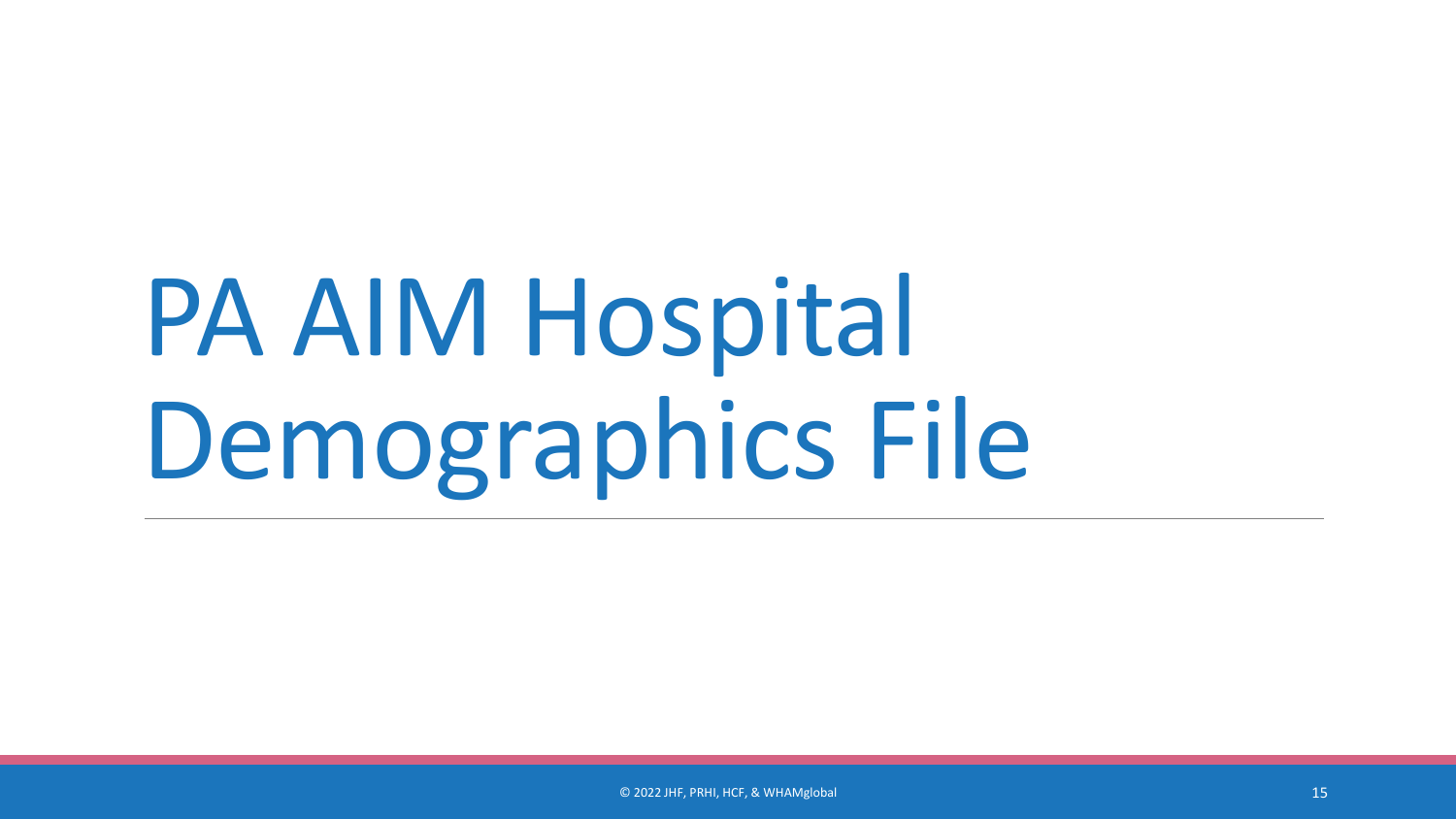## PA AIM MOU & DUA